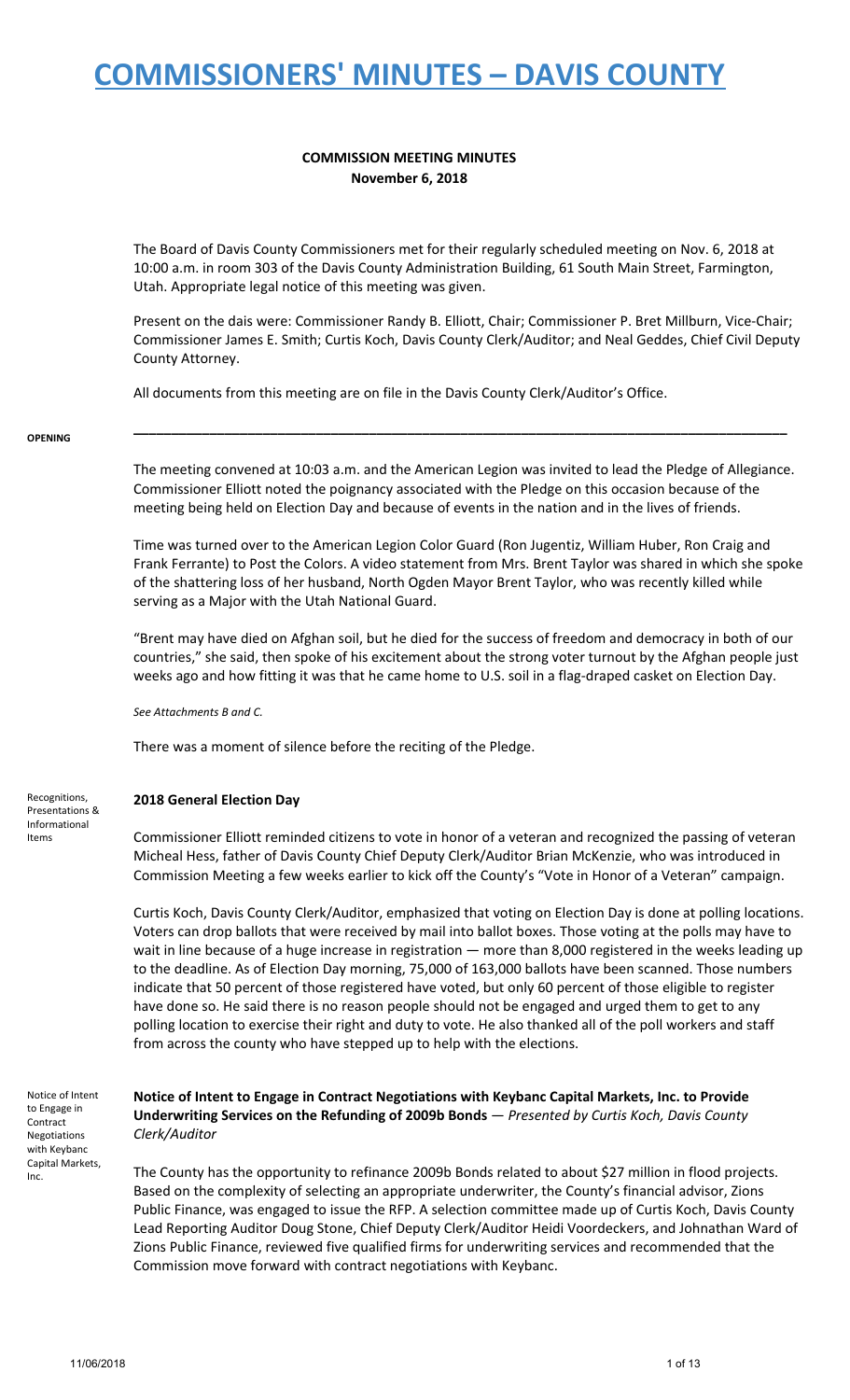**BUSINESS/ ACTION**

Letter of Notice #2018-522 to Zions Bank of intent to payoff Davis County 2015 Bonds

Letter of Notice #2018-522 to Zions Bank of intent to pay off Davis County 2015 Bonds - Presented by *Curtis Koch, Davis County Clerk/Auditor*

**\_\_\_\_\_\_\_\_\_\_\_\_\_\_\_\_\_\_\_\_\_\_\_\_\_\_\_\_\_\_\_\_\_\_\_\_\_\_\_\_\_\_\_\_\_\_\_\_\_\_\_\_\_\_\_\_\_\_\_\_\_\_\_\_\_\_\_\_\_\_\_\_\_\_\_\_\_\_\_\_\_\_\_\_\_\_**

Zions Bank (not Zions Public Finance) acts as trustee on the County's 2015 Bonds. In 2015, the County refunded the Conference Center bonds in a direct purchase and was able to negotiate an opportunity to pay off the bonds at any time. It has been determined that the County has enough money in Tourism Fund reserves to pay off that debt and doing so this December will save the County roughly \$1.3 million in interest. The Letter of Notice will tell the trustee to notify bond holders of the County's intent to pay off those bonds within 60 days of the target date of Dec. 20, 2018. The contract period is 11/06/2018 to 12/20/2018. The payable amount is to be determined, approximately \$8.3 million.

Commissioners commented that this is a good thing for the County and expressed appreciation for the thoughtfulness and strategic planning that made this opportunity possible.

> Motion to Approve: Com. Smith Seconded: Com. Millburn All voted aye

Agreement #2018-523 with Lighthouse Service, Inc. for hotline reporting services

**Agreement #2018-523 with Lighthouse Service, Inc. for hotline reporting services** — *Presented by Curtis Koch, Davis County Clerk/Auditor*

This agreement with Lighthouse Service is to implement a third party hotline for the County. Citizens and employees may use the hotline to report fraud, waste, abuse, and potential personnel issues. This is being done so there can be a neutral third party that takes any information and then reports it to the Auditor's office or Human Resources, as appropriate. The contract period is 11/01/2018 to 11/01/2019. The payable amount is \$1,025.

Commissioners commented that they'd like to think people know their doors are always open for such concerns, but it is wise to have this option for employees and citizens to report even compliance and ethics-related issues.

> Motion to Approve: Com. Smith Seconded: Com. Millburn All voted aye

Approval #2018-524 of revisions to Davis County Policies and Procedures: Performance Evaluations #260

**Approval #2018-524 of revisions to Davis County Policies and Procedures: Performance Evaluations #260** — *Presented by Debra Alexander, Davis County Human Resources Director*

Two modules of the Supervisor's Training series have been completed. The most requested training is for help related to doing performance evaluations. That information will be presented in a November training for which more than 150 supervisors have signed up. Revisions were presented for Commission approval updating and clarifying performance evaluation and probation procedures, and eliminating procedures that are confusing and difficult to administer. The proposed changes provide more guidance to supervisors about their role.

The revision of Policy #260 takes evaluation information that was listed in multiple policies, including Policy #390, and moves it into one place to make it easier to find and understand. Protocols related to eligibility dates, which have sometimes been unfair or problematic to employees and hard to administer, have been clarified. Clarification has also been provided about the need for supervisors to provide feedback to their employees during the evaluation period, instead of saving it toward the end of the period. Guidelines are provided about how to do that, including less formal ways to document conversations. Less formal options do not eliminate the need to do formal evaluations once a year.

One correction needs to be made to the policy that was sent to Commissioners for their consideration. In Section 8.0 part D, page 4, the top range for somebody who's excelling should be 4.74 rather than 4.75.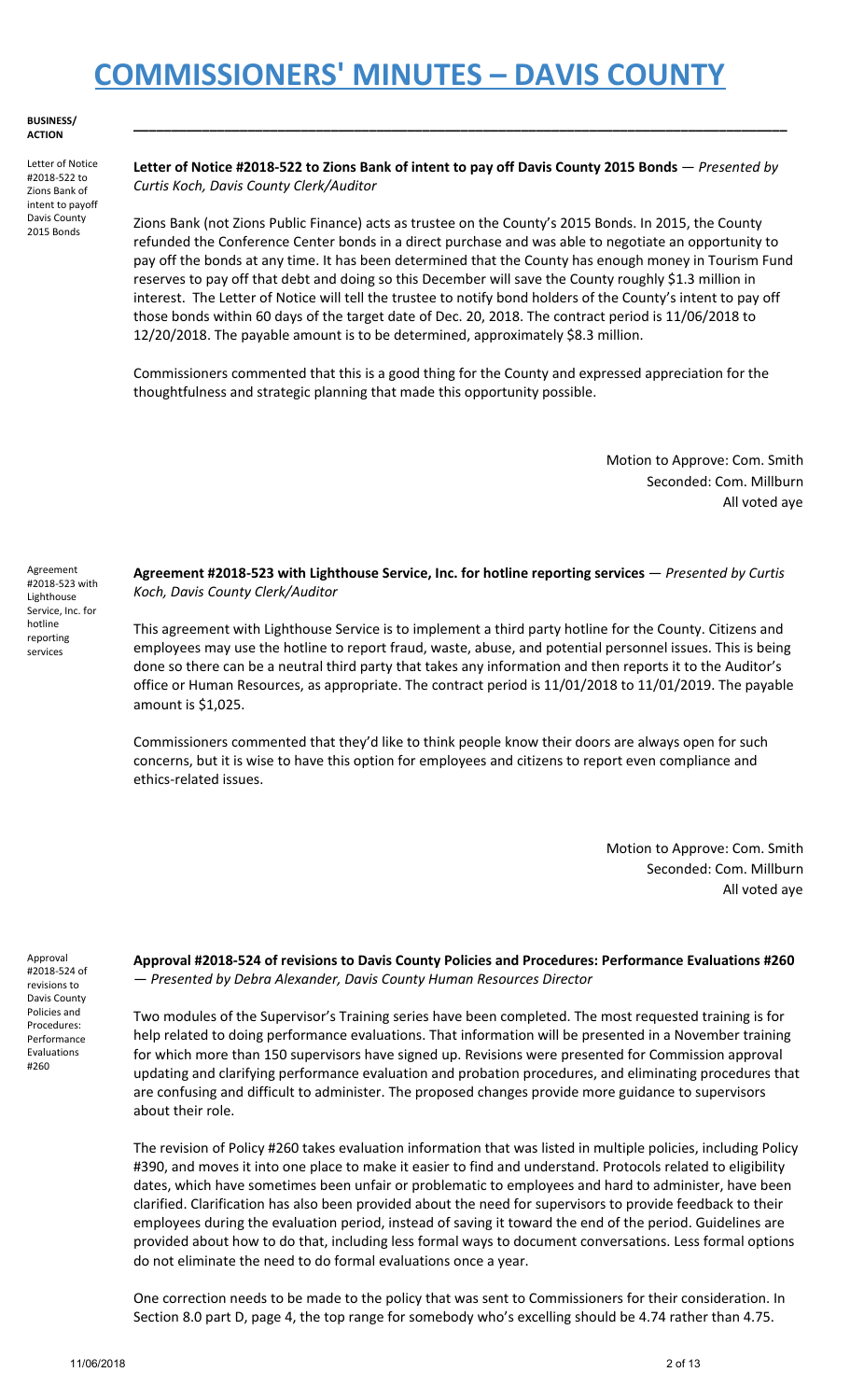That correction is necessary because an evaluation score for somebody who's outstanding begins at 4.75 and there should not be overlap.

> Motion to Approve: Com. Millburn Seconded: Com. Smith All voted aye

Approval #2018-525 of new Davis County Policies and Procedures: Probation and Probationary Protocols #175

**Approval #2018-525 of new Davis County Policies and Procedures: Probation and Probationary Protocols #175** — *Presented by Debra Alexander, Davis County Human Resources Director*

This is a new policy and will also be presented during supervisor training. References to probation that were in other policies, primarily Policy #260, have been pulled out and placed in this stand-alone policy. The old policy referenced a merit system not used by the County; the new policy is consistent with the County Personnel Management Act in Utah State Code. Expectations about how probation can be extended have been clarified. The new policy gives supervisors guidelines about how to provide feedback to probationary employees from a formal evaluation form to less formal interim sessions. How a probationary extension should be done is also covered. These guidelines will help ensure that the need for probation extension is documented and does not come as a surprise. There is also clarification on the role of supervisors, how to talk to employees during probation, the importance of probation, and how long a probation lasts.

Commissioners applauded Debra Alexander, and her team, for a job well done and said her addition to the County team has made a significant impact on bringing systems and practices into line with the best practices in the world. She thanked them and emphasized that it was a team effort.

> Motion to Approve: Com. Smith Seconded: Com. Millburn All voted aye

Request #2018-526 to provide non-monetary assistance (parking lots) to Utah Sports Commission

**Request #2018-526 to provide non-monetary assistance (parking lots) to the Utah Sports Commission** — *Presented by Mike Moake Davis County Legacy Events Center Marketing, in place of Davis County Legacy Events Center Director Dave Hansen*

This request to provide non-monetary assistance to the Utah Sports Commission is for the use of parking lots during the 2019 Web.com golf tournament.

Commissioners noted it is in the best interest of Davis County, and within policy guidelines, to provide the use of parking lots without charge for this event because it's a great opportunity to showcase the County's tourism attractions.

The time period for parking lot use is 6/17/19 to 7/2/2019. There is no dollar amount associated with this request.

> Motion to Approve: Com. Millburn Seconded: Com. Smith All voted aye

Agreement #2018-527 to provide non-monetary assistance with the Web.com golf tournament **Agreement #2018-527 to provide non-monetary assistance with the Web.com golf tournament** — *Presented by Mike Moake, Davis County Legacy Events Center Marketing, in place of Davis County Legacy Events Center Director Dave Hansen*

This contract is the actual agreement between the Davis County Legacy Events Center and the Utah Sports Commission for the use of parking lots for the 2019 Web.com Golf Tournament. The contract period is 6/17/19 to 7/2/2019. The contract is neither payable nor receivable.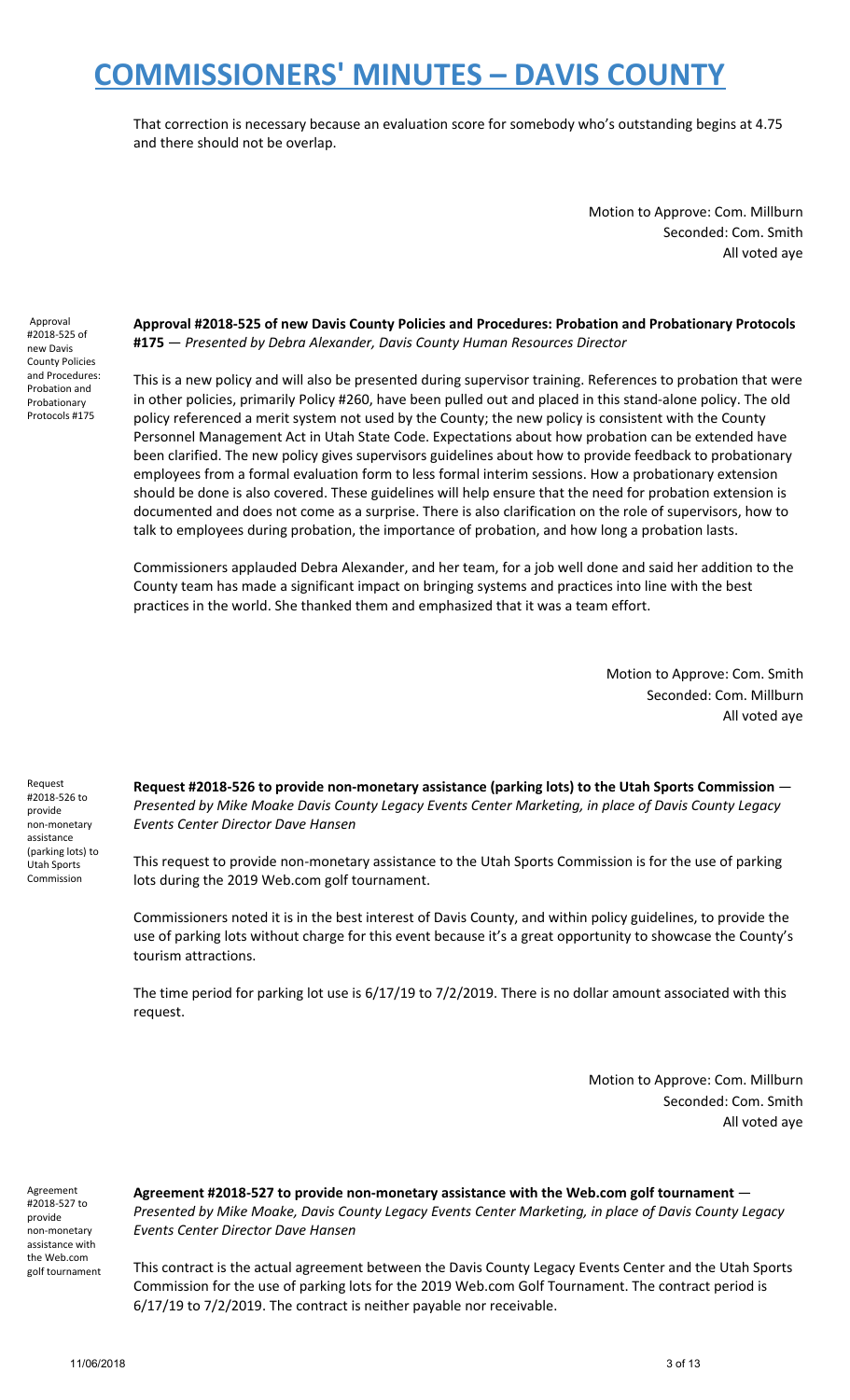Motion to Approve: Com. Millburn Seconded: Com. Smith All voted aye

Agreement #2018-528 with the National Center on Shaken Baby Syndrome - SSBG program funding

### **Agreement #2018-528 with the National Center on Shaken Baby Syndrome for SSBG program funding of operational expenses for the Shaken Baby Syndrome Educational Program** — *Presented by Tony Zambrana, Davis County Grant Auditor*

The Social Service Block Grant offers money each year to the County, which in turn develops a solicitation and application for organizations to provide services. The County's review committee independently looks at each application to provide recommendations to the Commission and that has already taken place. Contracts are now coming back from vendors and this one is a subgrantee agreement for the 2018-19 Social Services Block Grant program for funding operational expenses for the Shaken Baby Syndrome educational program. The contract period is 07/01/2018 to 06/30/2019. The payable amount is \$4,000 and the subgrantee is required to provide a 25 percent match.

> Motion to Approve: Com. Smith Seconded: Com. Millburn All voted aye

Agreement #2018-544 with Utah Department of Health for FY19-23 Arthritis contract (FY19 funding)

**Agreement #2018-544 with the Utah Department of Health for the FY19-23 Arthritis contract (FY19 funding)** — *Presented by Brian Hatch, Davis County Health Department Director*

This agreement is the County's arthritis contract to provide evidence-based physical activity and living well programs in Senior Services. This is a four-year contract and the Utah Department of Health amends the contract every year to add the new funding for the fiscal year; this is the master contract. The contract period is 10/01/2018 to 07/31/2019. The receivable amount is \$12,200.

> Motion to Approve: Com. Millburn Seconded: Com. Smith All voted aye

Amendment #2015-518-C with Utah Department of Health for additional funding for Maternal and Child Health

**Amendment #2015-518-C with the Utah Department of Health for additional funding for Maternal and Child Health** — *Presented by Brian Hatch, Davis County Health Department Director*

The County receives funding each year for Maternal and Child Health programs. The money augments some other County programs, such as Targeted Case Management which goes into homes to evaluate children's health and help new mothers. This is targeted around some other County priorities, particularly mental health screenings. The contract period is 10/01/2018 to 09/30/2019. The receivable amount is \$93,136.

> Motion to Approve: Com. Smith Seconded: Com. Millburn All voted aye

Amendment #2015-549-C with Utah Department of Health for Enhanced Prion Disease Surveillance funding

**Amendment #2015-549-C with the Utah Department of Health for Enhanced Prion Disease Surveillance funding** — *Presented by Brian Hatch, Davis County Health Department Director*

This is money the County receives from the Centers for Disease Control and Prevention (CDC), that passes through the State, to work on Enhanced Prion Disease Surveillance. This is for cases in which individuals are diagnosed with prion diseases and the County does enhanced surveillance, investigating deeper to find out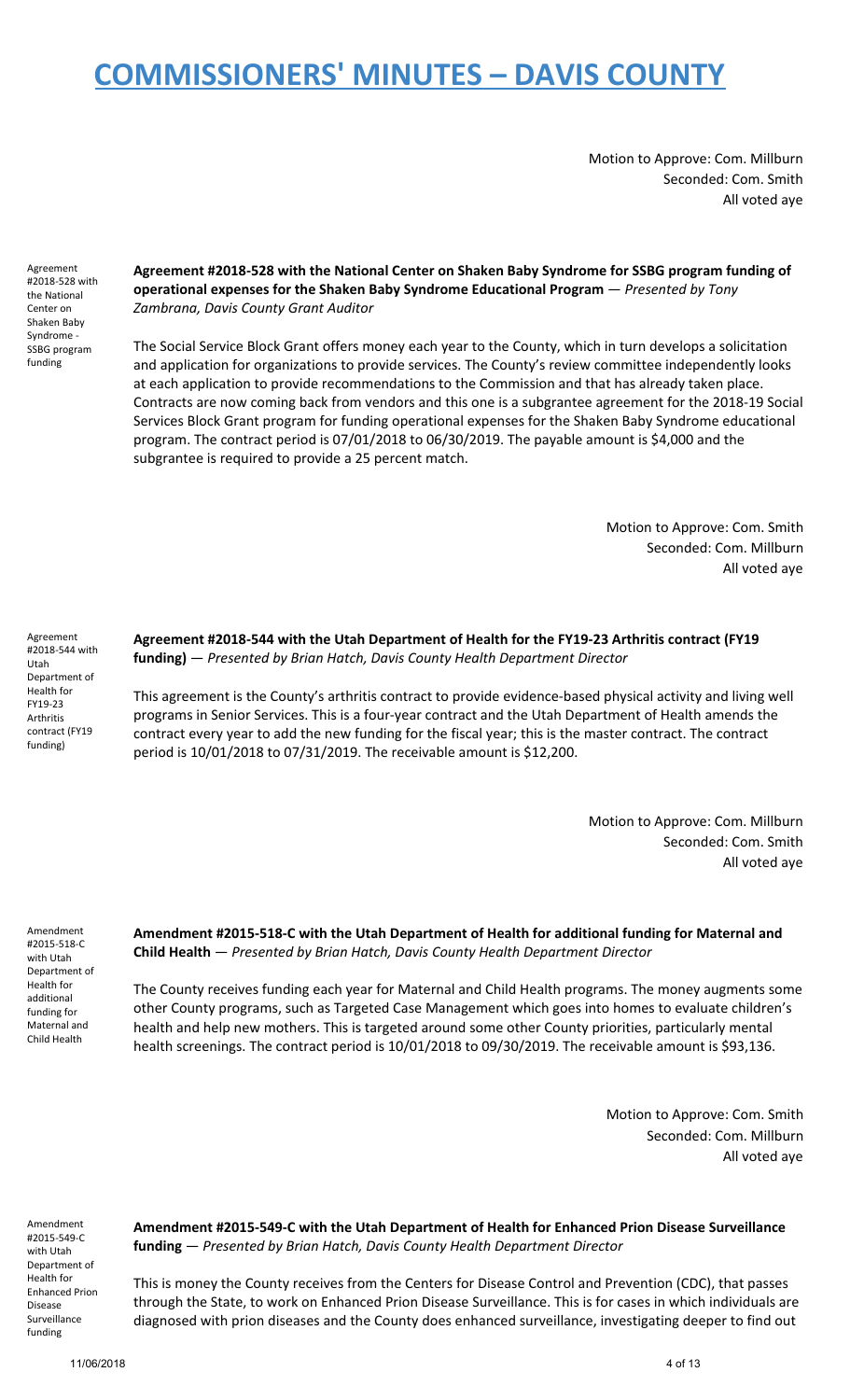some of the reasons. In particular, there is a big concern with it being acquired through hospital systems. There is not a lot of money associated with this contract because there are not a lot of cases. The contract period is 08/01/2018 to 07/31/2019. The receivable amount is \$1,939 for the current period.

> Motion to Approve: Com. Millburn Seconded: Com. Smith All voted aye

Amendment #2014-355-E with WIC (Women, Infants, and Children) FFY19 funding

**Amendment #2014-355-E with Women, Infants, and Children (WIC) for FFY19 funding** - *Presented by Brian Hatch, Davis County Health Department Director*

This amendment to contract #2014-355 is for the County's WIC funding. It is for the fifth year of that contract and establishes the base funding for Fiscal Year 2019. The funding is for operational expenses and doesn't include money received for food vouchers the County hands out. The contract period is 10/01/2018 to 09/30/2019. The receivable amount is \$1,001,362 for the fiscal year.

> Motion to Approve: Com. Smith Seconded: Com. Millburn All voted aye

Memo of Understanding #2018-529 providing RSVP volunteers to help with services at Bluff Ridge Elementary School

**Memo of Understanding #2018-529 providing Retired and Senior Volunteer Program (RSVP) volunteers to help with services at Bluff Ridge Elementary School in Syracuse** — *Presented by Brian Hatch, Davis County Health Department Director*

Individuals who are retired but want to be out helping the community may do so through this program. The County has about 300 of these volunteers placed in different areas. Many RSVP agreements are with local schools where volunteers donate more than 100,000 hours each year helping children learn.

This Memo of Understanding with the RSVP program is to provide volunteers at Bluff Ridge Elementary School. The contract period is 09/01/2018 to 09/01/2019. The contract is neither payable nor receivable.

> Motion to Approve: Com. Smith Seconded: Com. Millburn All voted aye

Memo of Understanding #2018-530 providing RSVP volunteers to help with services at Bountiful Davis Art Center

**Memo of Understanding #2018-530 providing RSVP volunteers to help with services at Bountiful Davis Art Center** — *Presented by Brian Hatch, Davis County Health Department Director*

This Memo of Understanding with the RSVP program is to provide volunteers at Bountiful Davis Art Center. The contract period is 07/01/2018 to 12/01/2019. The contract is neither payable nor receivable.

> Motion to Approve: Com. Smith Seconded: Com. Millburn All voted aye

Memo of Understanding #2018-531 providing RSVP volunteers to help with services at Burton

**Memo of Understanding #2018-531 providing RSVP volunteers to help with services at Burton Elementary School in Kaysville**— *Presented by Brian Hatch, Davis County Health Department Director*

This Memo of Understanding with the RSVP program is to provide volunteers at Burton Elementary School. The contract period is 09/01/2018 to 09/01/2021. The contract is neither payable nor receivable.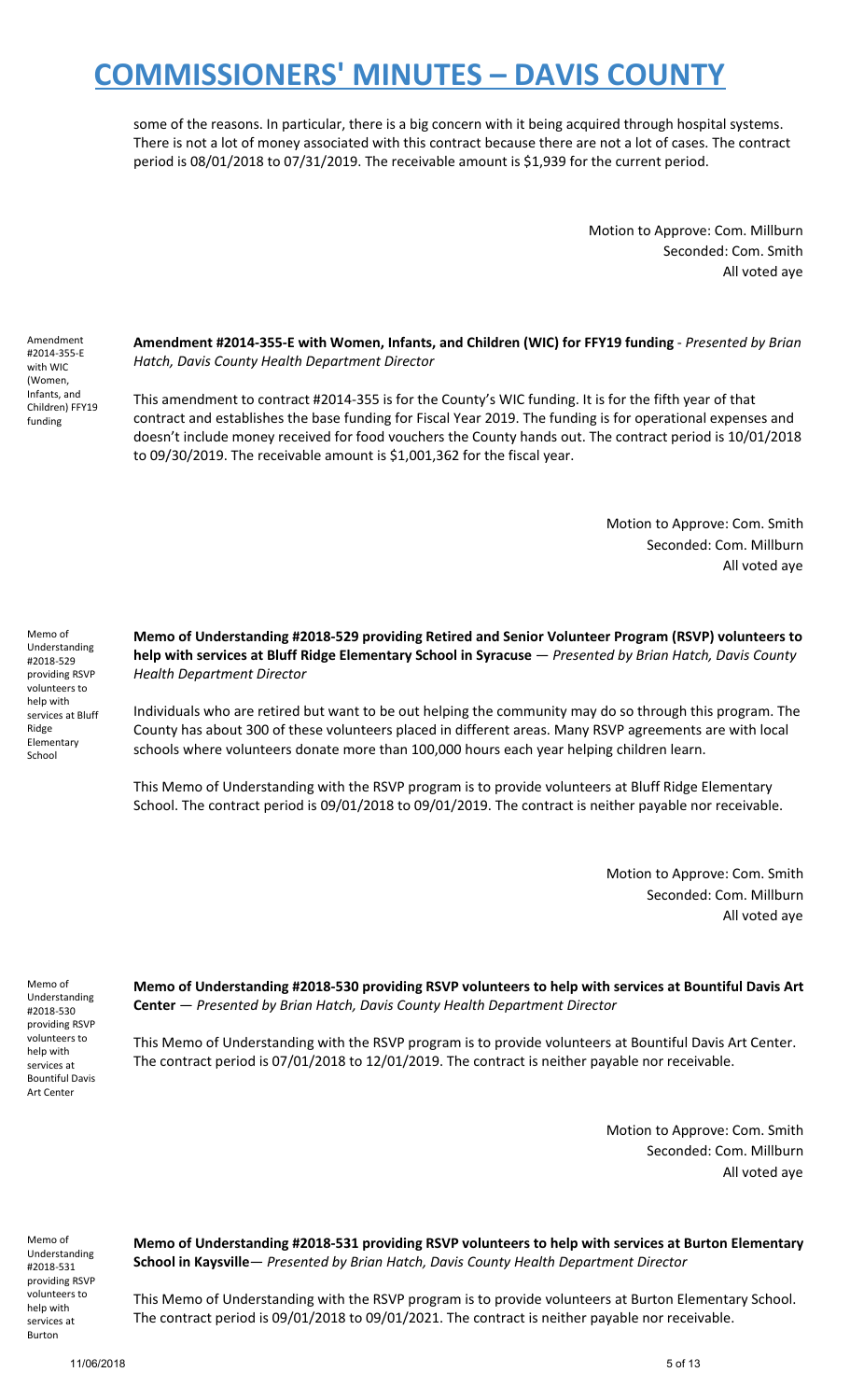Elementary School

> Motion to Approve: Com. Smith Seconded: Com. Millburn All voted aye

Memo of Understanding #2018-532 providing RSVP volunteers to help with services at Center of Hope and Food Pantry

**Memo of Understanding #2018-532 providing RSVP volunteers to help with services at Center of Hope and Food Pantry in North Salt Lake** — *Presented by Brian Hatch, Davis County Health Department Director*

This Memo of Understanding with the RSVP program is to provide volunteers at Center of Hope and Food Pantry in North Salt Lake. The contract period is 09/24/2018 to 09/24/2021. The contract is neither payable nor receivable.

> Motion to Approve: Com. Smith Seconded: Com. Millburn All voted aye

Memo of Understanding #2018-533 providing RSVP volunteers to help with services at Eagle Bay Elementary School

**Memo of Understanding #2018-533 providing RSVP volunteers to help with services at Eagle Bay Elementary School in Farmington**— *Presented by Brian Hatch, Davis County Health Department Director*

This Memo of Understanding with the RSVP program is to provide volunteers at Eagle Bay Elementary School. The contract period is 09/01/2018 to 09/01/2021. The contract is neither payable nor receivable.

> Motion to Approve: Com. Smith Seconded: Com. Millburn All voted aye

Memo of Understanding #2018-534 providing RSVP volunteers to help with services at Eccles Wildlife Education Center

**Memo of Understanding #2018-534 providing RSVP volunteers to help with services at Eccles Wildlife Education Center in Farmington** — *Presented by Brian Hatch, Davis County Health Department Director*

This Memo of Understanding with the RSVP program is to provide volunteers at the Eccles Wildlife Education Center. The contract period is 10/23/2018 to 10/23/2021. The contract is neither payable nor receivable.

> Motion to Approve: Com. Smith Seconded: Com. Millburn All voted aye

Memo of Understanding #2018-535 providing RSVP volunteers to help with services at Holt Elementary School

**Memo of Understanding #2018-535 providing RSVP volunteers to help with services at Holt Elementary School in Clearfield** — *Presented by Brian Hatch, Davis County Health Department Director*

This Memo of Understanding with the RSVP program is to provide volunteers at Holt Elementary School. The contract period is 09/01/2018 to 09/01/2019. The contract is neither payable nor receivable.

> Motion to Approve: Com. Smith Seconded: Com. Millburn All voted aye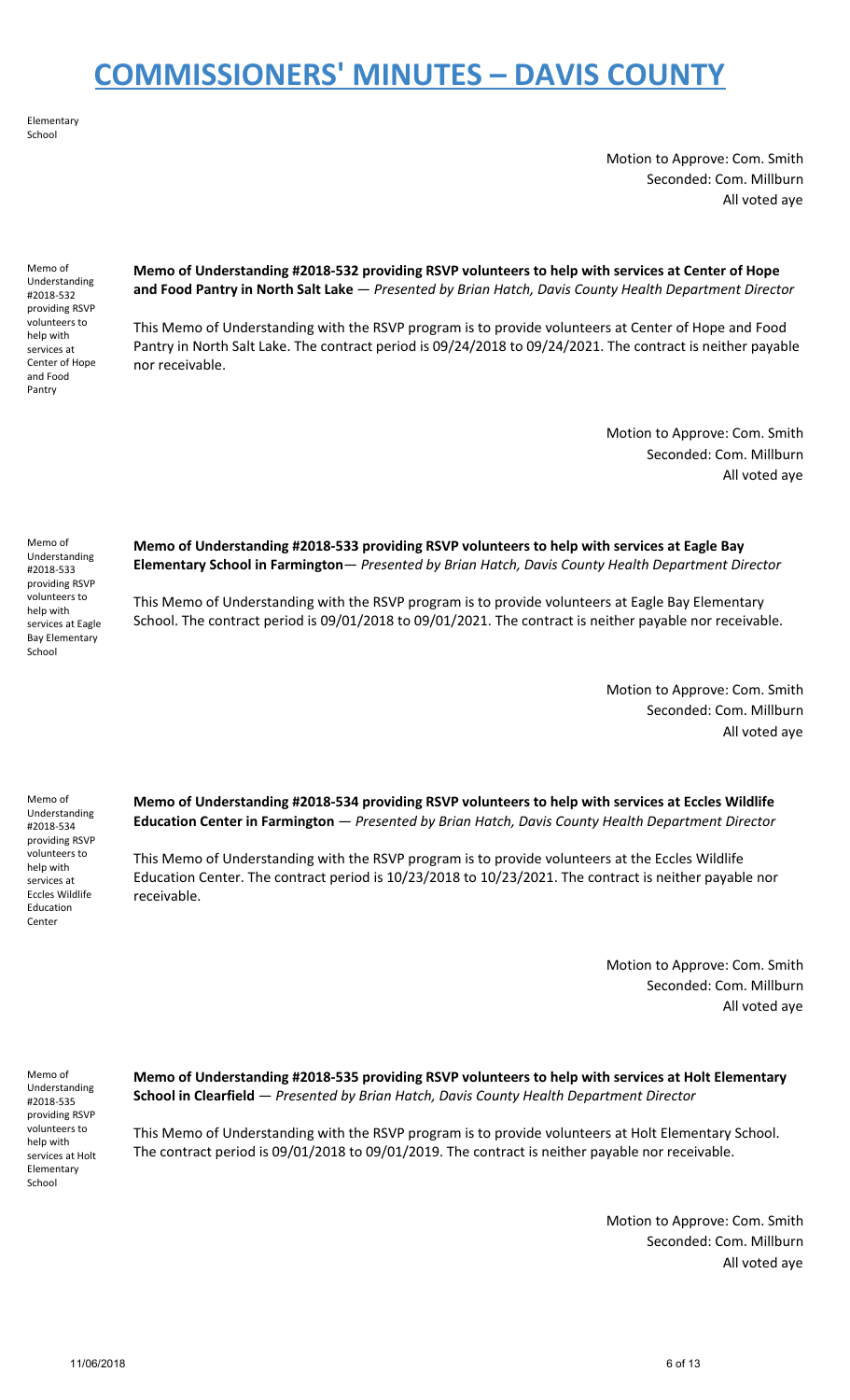Memo of Understanding #2018-536 providing RSVP volunteers to help with services at Knowlton Elementary School

**Memo of Understanding #2018-536 providing RSVP volunteers to help with services at Knowlton Elementary School in Farmington**— *Presented by Brian Hatch, Davis County Health Department Director*

This Memo of Understanding with the RSVP program is to provide volunteers at Knowlton Elementary School. The contract period is 10/01/2018 to 09/30/2021. The contract is neither payable nor receivable.

> Motion to Approve: Com. Smith Seconded: Com. Millburn All voted aye

Memo of Understanding #2018-537 providing RSVP volunteers to help with services at Safe Harbor Crisis Center

**Memo of Understanding #2018-537 providing RSVP volunteers to help with services at Safe Harbor Crisis Center** — *Presented by Brian Hatch, Davis County Health Department Director*

This Memo of Understanding with the RSVP program is to provide volunteers at the Safe Harbor Crisis Center. The contract period is 11/01/2017 to 11/01/2020. The contract is neither payable nor receivable.

> Motion to Approve: Com. Smith Seconded: Com. Millburn All voted aye

Memo of Understanding #2018-538 providing RSVP volunteers to help with services at Taylor Elementary School

**Memo of Understanding #2018-538 providing RSVP volunteers to help with services at Taylor Elementary School in Centerville** — *Presented by Brian Hatch, Davis County Health Department Director*

This Memo of Understanding with the RSVP program is to provide volunteers at Taylor Elementary School. The contract period is 09/01/2018 to 09/01/2021. The contract is neither payable nor receivable.

> Motion to Approve: Com. Smith Seconded: Com. Millburn All voted aye

Memo of Understanding #2018-539 providing RSVP volunteers to help with services at Vae View Elementary School

**Memo of Understanding #2018-239 providing RSVP volunteers to help with services at Vae View Elementary School in Layton** — *Presented by Brian Hatch, Davis County Health Department Director*

This Memo of Understanding with the RSVP program is to provide volunteers at Vae View Elementary School. The contract period is 01/01/2018 to 01/01/2021. The contract is neither payable nor receivable.

> Motion to Approve: Com. Smith Seconded: Com. Millburn All voted aye

Memo of Understanding #2018-540 providing RSVP volunteers to help with services at Washington Elementary School

**Memo of Understanding #2018-540 providing RSVP volunteers to help with services at Washington Elementary School in Bountiful** — *Presented by Brian Hatch, Davis County Health Department Director*

This Memo of Understanding with the RSVP program is to provide volunteers at Washington Elementary School. The contract period is 09/01/2018 to 09/01/2021. The contract is neither payable nor receivable.

> Motion to Approve: Com. Smith Seconded: Com.Millburn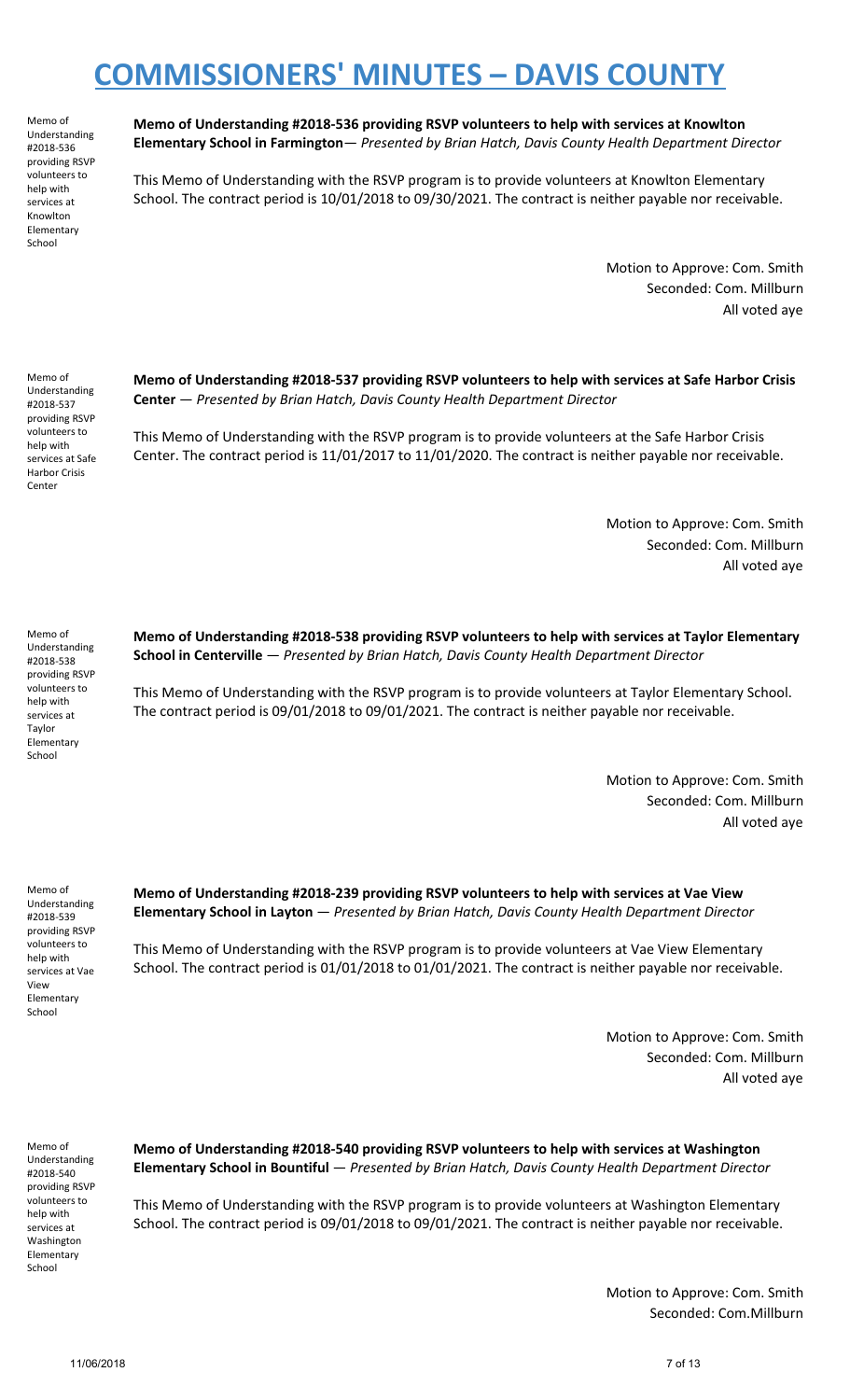All voted aye

Memo of Understanding #2018-541 providing RSVP volunteers to help with services at West Clinton Elementary School

### **Memo of Understanding #2018-541 providing RSVP volunteers to help with services at West Clinton Elementary School in Clinton** — *Presented by Brian Hatch, Davis County Health Department Director*

This Memo of Understanding with the RSVP program is to provide volunteers at West Clinton Elementary School. The contract period is 09/01/2018 to 09/01/2021. The contract is neither payable nor receivable.

> Motion to Approve: Com. Smith Seconded: Com. Millburn All voted aye

Agreement #2018-542 with Recorded Books, Inc. for a license to use Zinio digital newsstand database

### **Agreement #2018-542 with Recorded Books, Inc. for a license to use Zinio digital newsstand database (magazines)** — *Presented by Josh Johnson, Davis County Library Chief Deputy*

A contract was presented with Recorded Books, Inc. for a license to use the Zinio digital newsstand database for online magazines; this is a renewal from previous years. The database includes more than 70 magazine titles. The library system averages about 300 to 400 magazine downloads a month. Library patrons used to access magazines through Overdrive but that entity stopped offering them. Zinio's offerings have been a good replacement to meet public interest. The contract period is 11/01/2018 to 10/31/2019. The payable amount is \$11,443.24.

> Motion to Approve: Com. Smith Seconded: Com. Millburn All voted aye

Agreement #2018-543 with Toadpuppy Enterprises, LC to lease interim library space while Syracuse Northwest Branch is closed for remodel and expansion

**Agreement #2018-543 with Toadnpuppy Enterprises, LC to lease interim library space while the Syracuse Northwest Branch is closed for remodel/expansion** — *Presented by Chris Sanford, Davis County Library Director*

The Syracuse Northwest Branch of the library was closed on Oct. 1 to begin moving books, shelving, and furniture out of the building in preparation for remodeling. The County has never closed a library branch for this length of time, so a search was made to find an alternative space to use during the extensive remodeling and expansion project. A storefront option considered would have been near a busy intersection and removed from the Syracuse Recreation Center where library staff hope to hold the Summer Reading Program and storytimes. Renting a van to transport patrons from Syracuse to Clearfield, the closest library location, was also considered but dropped because of the cost of a driver and the logistics and liability of transporting people in the van in all kinds of weather. Renting a construction trailer close to the library site was cost prohibitive at an estimate of \$18,000 for the year plus almost \$50,000 to pull utilities from the existing library to the trailer. Upon hearing of the problem, Syracuse Mayor Michael Gailey suggested a property he owns at Heritage Plaza [1747 S. Heritage Lane, Suite B 101, Syracuse]. This is the space recommended to the Commission. It's located directly across from the Recreation Center, providing ease of use for patrons who go to storytime or Summer Reading or need to return, check out, or place holds on books. The proposed space is 1,485 feet zoned for commercial office space. Occupancy is very limited as only 15 people can be in there at any one time. The facility will be open 10 a.m. to 6 p.m. Monday through Friday with limited services. There will be no exterior book drop but patrons will be able to return materials or pick up hold items. The hope is to have three internet PCs for people to do quick research, a small space for reading magazines and newspapers, and a space for children. Storytimes will not be offered in this space because of occupancy issues.

Commissioners commended the Library Director for her efforts to continue library services in Syracuse during the closure. It was noted that although Mike Gailey is mayor of Syracuse there is no conflict of interest because he is not on the Library Board of Directors. In response to a question about whether any adjustments to the building are required, Commissioners were told library staff will make do with the space as it is. Outside lighting should be added for patron safety and Mack McDonald, Davis County Facilities Management Director, has found battery-operated lights that can be purchased at a cost of \$200 per unit.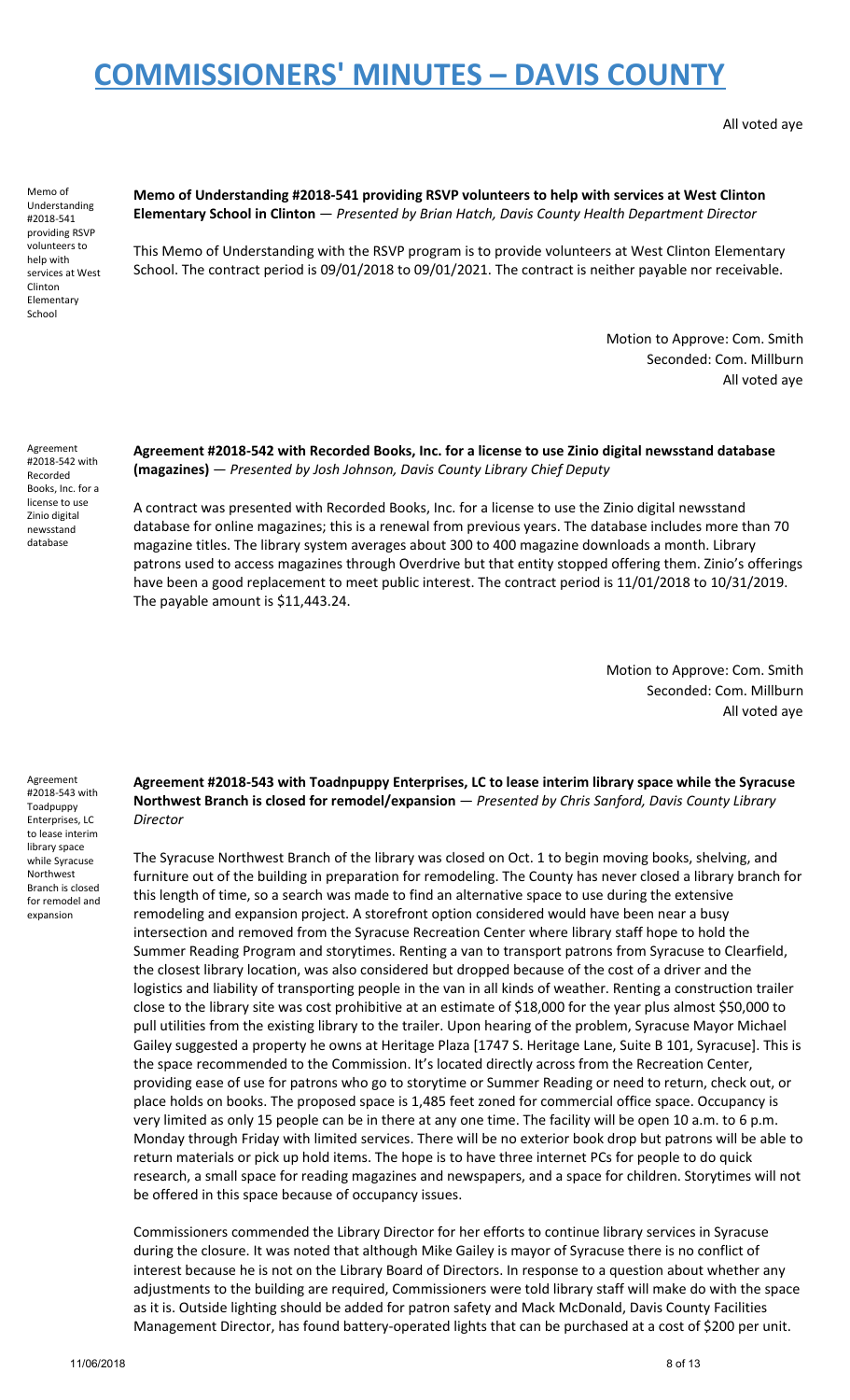There is also a plan to grind down uneven sidewalks for safety. It is hoped that once the furniture is in place the Fire Marshall will visit and increase that occupancy a little bit. The Library Director said it's a very unique opportunity to experiment with what kiosk-style library service might look like in a community.

The contract period is 11/06/2018 to 10/06/2019. The payable amount is \$1,500 on a month-to-month basis for the entire space. The owner pays all utilities except for Comcast and phone lines.

> Motion to Approve: Com. Smith Seconded: Com. Millburn All voted aye

Commissioner Millburn moved to recess to Board of Equalization. Commissioner Smith seconded the motion. All voted aye.

| <b>BOARD OF</b><br><b>EQUALIZATION</b> |                                                                                                                                                                                                                                                                                                                                                                                                                                                   |
|----------------------------------------|---------------------------------------------------------------------------------------------------------------------------------------------------------------------------------------------------------------------------------------------------------------------------------------------------------------------------------------------------------------------------------------------------------------------------------------------------|
| Property Tax<br>Register               | Property Tax Register matters were presented by Curtis Koch, Davis County Clerk/Auditor, as follows:                                                                                                                                                                                                                                                                                                                                              |
|                                        | Under Auditor's Adjustments were various appeals recommended as approved and various No Change in<br>Values recommended. Under Abatements there were various late abatements. Under Corrections there<br>were two corrections related to a tax-exempt entity, two corrections based upon UDOT purchasing<br>property, and one related to a Veterans exemption. Under Assessor's Adjustments there were various<br>Assessor-initiated corrections. |
|                                        | Motion to Approve: Com. Smith                                                                                                                                                                                                                                                                                                                                                                                                                     |
|                                        | Seconded: Com. Millburn                                                                                                                                                                                                                                                                                                                                                                                                                           |
|                                        | All voted aye                                                                                                                                                                                                                                                                                                                                                                                                                                     |
|                                        | Commissioner Millburn moved to reconvene Commission Meeting. Commissioner Smith seconded the motion. All voted aye.                                                                                                                                                                                                                                                                                                                               |
| CONSENT                                |                                                                                                                                                                                                                                                                                                                                                                                                                                                   |
| <b>ITEMS</b>                           |                                                                                                                                                                                                                                                                                                                                                                                                                                                   |
| <b>Check Registers</b>                 | <b>Check Registers</b>                                                                                                                                                                                                                                                                                                                                                                                                                            |
|                                        | Check Registers were approved.                                                                                                                                                                                                                                                                                                                                                                                                                    |
|                                        | Motion to Approve: Com. Millburn<br>Seconded: Com. Smith<br>All voted aye                                                                                                                                                                                                                                                                                                                                                                         |
| Indigent                               | <b>Indigent Hardship Abatement Register</b>                                                                                                                                                                                                                                                                                                                                                                                                       |
| Hardship<br>Abatement                  |                                                                                                                                                                                                                                                                                                                                                                                                                                                   |
| Register                               | The Indigent Hardship Abatement Register with a specific application for Carma Simons was approved.                                                                                                                                                                                                                                                                                                                                               |

Motion to Approve: Com. Smith Seconded: Com. Millburn All voted aye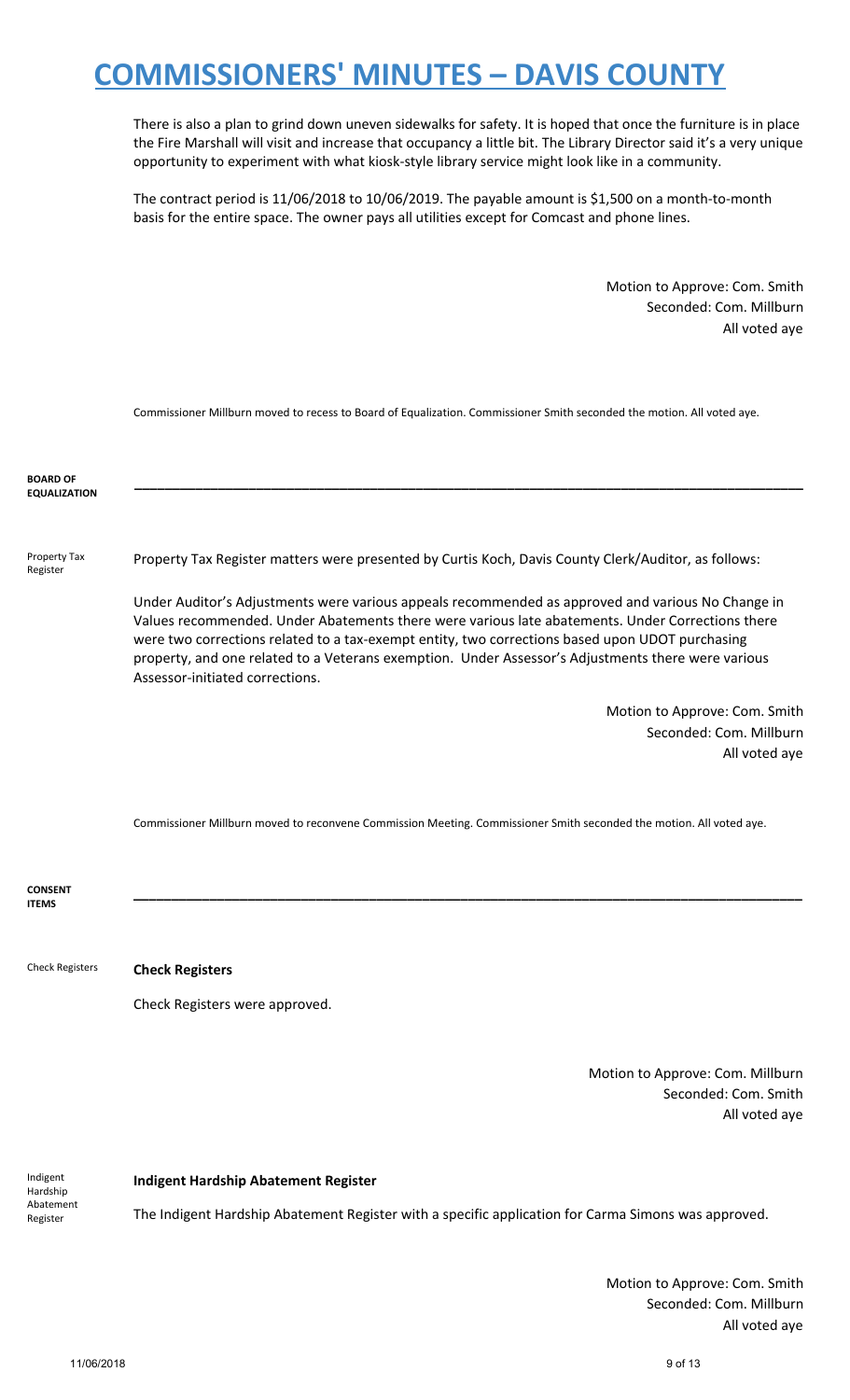The Indigent Hardship Abatement Register with a specific application for Cherryl R Strong [Stong] was approved.

> Motion to Approve: Com. Smith Seconded: Com. Millburn All voted aye

Commission Meeting Minutes

### **Meeting Minutes**

Meeting Minutes for Work Sessions held Oct. 2, 2018 and Oct. 8, 2018 were presented for approval.

Motion to Approve: Com. Smith Seconded: Com. Millburn All voted aye

#### **COMMISSION COMMENTS**

#### Com. Elliott **Commissioner Elliott** again reminded voters to walk their ballots in, or go vote. He also thanked Clerk/Auditor Curtis Koch and his staff.

"He cares about his job and his assignments, and so does his staff. Last Friday, and this whole week, they have been working overtime – double time – to make sure the ballots are getting counted," he said, noting the wear in Curtis' voice. "It's because he's been here late at night trying to get those ballots counted so that our elections are properly run and that when [it's] time for those votes [to] get rung in we're on top of it."

**\_\_\_\_\_\_\_\_\_\_\_\_\_\_\_\_\_\_\_\_\_\_\_\_\_\_\_\_\_\_\_\_\_\_\_\_\_\_\_\_\_\_\_\_\_\_\_\_\_\_\_\_\_\_\_\_\_\_\_\_\_\_\_\_\_\_\_\_\_\_\_\_\_\_\_\_\_\_\_\_\_\_\_\_\_\_\_\_**

Commissioner Elliott also thanked Ron Mortensen, attending the meeting, for his service in the community and around the world.

Commissioner Elliott again noted that it's a somber day because of the return of Mayor Taylor's body to U.S. soil.

"He's one of the good mayors …. a good man," he said. "We mourn for his family. He was kind. He was always kind, quick with a laugh. It's going to be a hard week bringing him back."

Com. Millburn

**Commissioner Millburn** said his heart is heavy and it's also full. He knew Mayor Taylor and served with him on the UTA Board of Trustees and in other political circles. It's been touching to learn more about Mayor Taylor through reading information that's come out over the last few days and he finds himself quite emotional.

"It's very fitting and poignant to have the American Legion here today, on Election Day, to present the Colors that we all love," he said, expressing his thanks to all veterans, and specifically Mr. Mortensen.

Commissioner Millburn spoke of Mayor Taylor's last Facebook post about helping the Afghan people through their election process, the loss of a friend he had met there who had given his life in the Afghan military service to provide that opportunity for those people, and his words encouraging all of us to exercise that right and privilege and no matter the outcome that we're much stronger when we're together than when we're divided.

"It's my hope and prayer that Mayor Taylor's sacrifice, and all those that have sacrificed before and will sacrifice in the future, that that sacrifice won't be in vain. Thoughts and prayers are particularly with his wife and family, and let's not forget … who we are and the blessings that we're provided here in this great country and our great community," he said.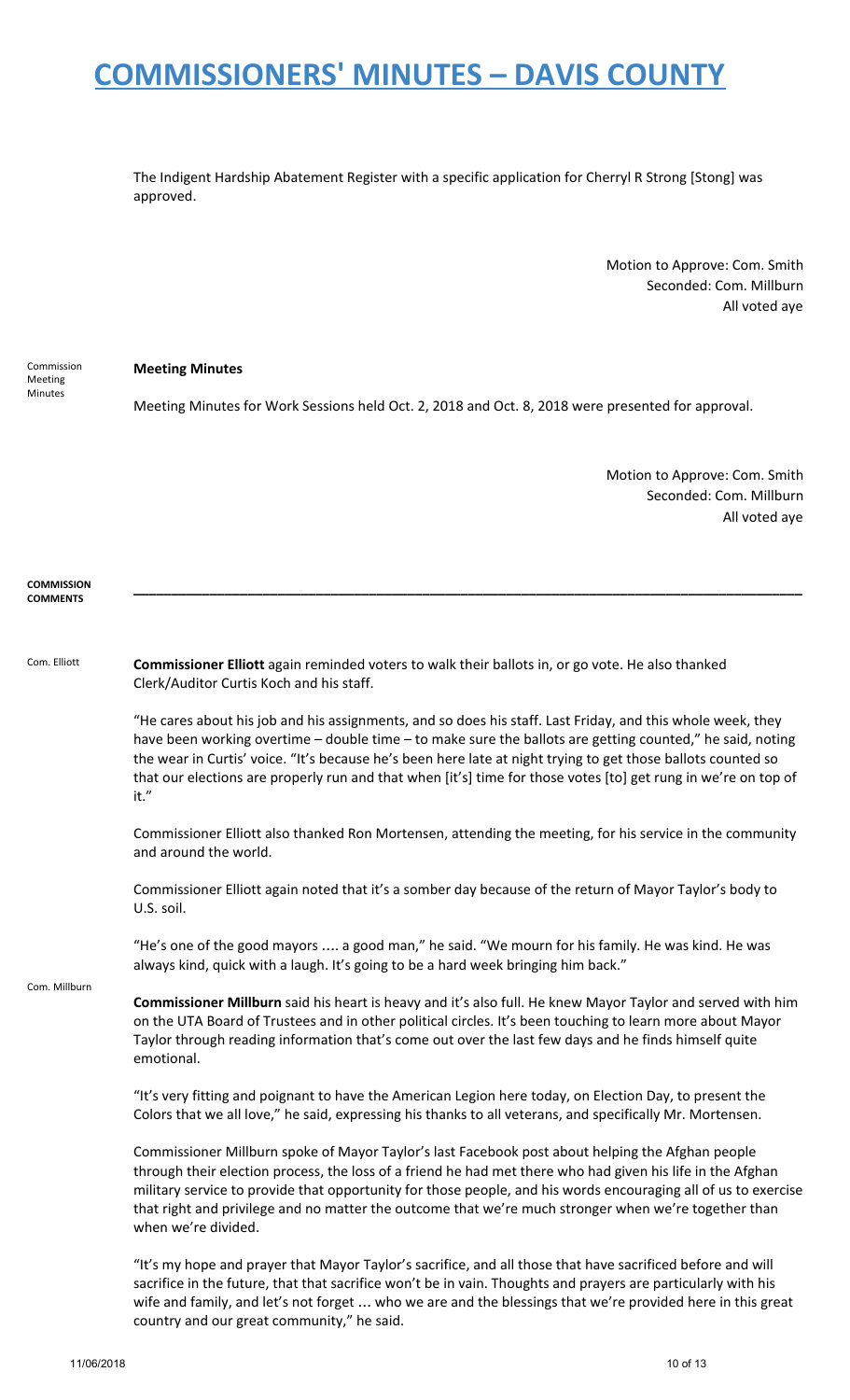**Commissioner Smith** also commented on Mayor Taylor's last Facebook post, written just a few days before his death, highlighting how excited the Afghan people were to vote in their parliamentary elections in spite of threats of violence from the opposition.

"I know we're excited because we have had higher-than-usual voter turnout, but even then it's not as high as it should be and I can't help but think in some ways that there are those in the country who maybe have a feeling of entitlement to the blessings and benefits that we have as a nation," he said, recognizing that he pledged to serve the people in the County whether they vote or not and regardless of political affiliation. "His last Facebook post really resonated with me, and I hope that we get a larger turnout."

Sometimes people get an issue that "lights their rockets" and they want to come vote, Commissioner Smith said.

"I wish they would look in the same way at all the issues because each one is significant for some member of our community," he said. "I appreciate the folks in this room because I know you're the ones who don't have that feeling of entitlement, and you're doing something about our community, so I thank you."

Commissioner Elliott invited other comments from the dais.

Clerk/Auditor Curtis Koch thanked Commissioners for their kind words and said he'd pass it along to the staff.

County Attorney

Neal Geddes said, "I appreciate this wonderful country that we live in, the wonderful people I get to work with, and everybody go out and vote."

Members of the public were invited to make comments to the Commission.

**PUBLIC COMMENTS**

Dustin Montgomery **Dustin Montgomery, from Syracuse,** said his children walk to the library on a weekly basis and they will be excited to hear about plans discussed in Commission Meeting.

> Mr. Montgomery said he wanted to make an official complaint, on the record, in regard to an issue his family has been dealing with for a couple of years. The problem is, he thinks, with the Surveyor's Office regarding property boundaries along 200 South in West Point.

"Legal descriptions are being changed. Parcel ID numbers are being deleted. My recently widowed aunt was taken out the Greenbelt and put back in the Greenbelt, and she hasn't done anything but live in the same house with the same property for 60 years. There's gaps that are appearing and disappearing — they seem to be fluid," he said, adding that at city meetings they vary from 3 feet to 21 feet. "I just don't understand, in today's world with global positioning systems, laser measurements, with mathematical equations that a computer can run so we can take the errors out of it, how this can't be really easily solved."

He said his brother uses the points on the State website and overlays it with Google Maps to look at the issue. His brother has asked for information from the County office, and "hasn't been treated the best."

"The City's told us that we can't use the points that the County has provided to the State  $-$  we have to use a formula that your office uses to calculate it. We've asked for that formula, we can't get it. There's one of the properties that were deleted the neighbor's had it for, I think it was, 19 years; he's paid taxes on it. When adjacent properties were sold the developer, just in the last meeting at the city, said, 'We saw that piece of property in there. We went down to the County to see what happened or what that piece was,' because it would make it undevelopable the way he wants to do it. That property now doesn't exist. The resident kind of wonders why he has paid taxes on this property for so long and it's no longer there."

The family is not satisfied with explanations received, which have included, 'This deed doesn't close,' or 'You have to use fence lines,' etc.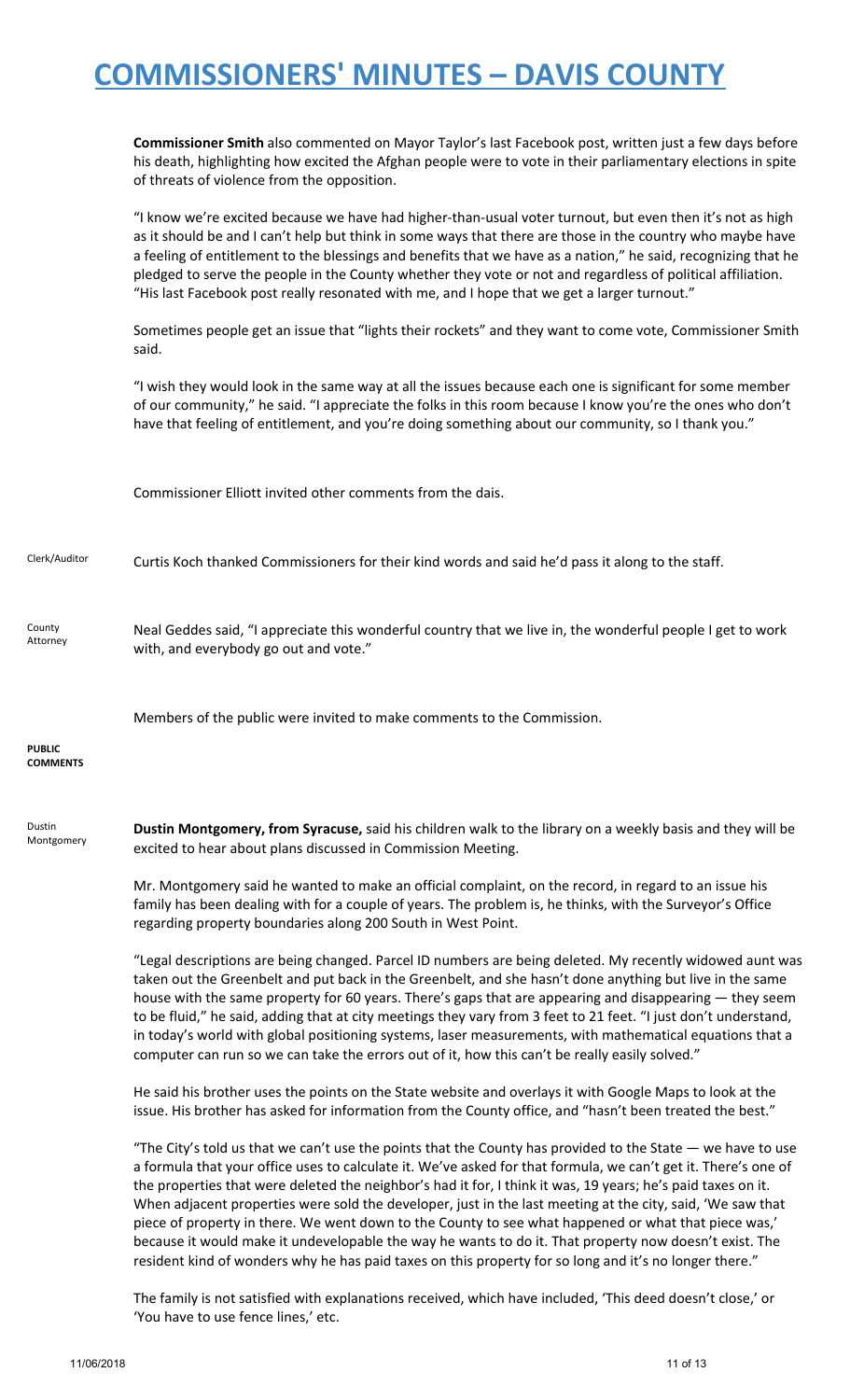"It doesn't seem to me that those same standards are being applied to all properties. In one instance a deed didn't close but it was given to an adjacent deed that also didn't close. In one instance the property line runs along an existing fence line and then it comes up to where there's a future road planned — and then that same fence line is no longer used and there's a convenient 60-foot gap which happens to be exactly the distance that the City requires for a road. We'd just like a set of standards that fits everything – fits all properties," he said adding that he doesn't think anyone wants anything specific or special treatment. "They just want the same standard to apply to all properties and to all residents equally."

He's frustrated after speaking with so many people and not being able to get something that seems to be a simple thing solved. There's a federal survey marker that's 500 yards away and can be seen from almost all of these positions, he said, adding that professional surveys done by the property [owners] line up with the residents' deeds but they're not being recognized.

"It was on the County maps for a long time — we have pictures of it on the County computers. It was there and now it's not. We'd just like somebody to look into it," he said.

Commissioner Smith asked if Mr. Montgomery remembered who he had talked to in the County. Commissioner Elliott said there had been a side-bar discussion in West Point about the issue and Jeff Oyler, Davis County Planning Manager, was supposed to contact Mr. Montgomery. Commissioner Smith thanked Mr. Montgomery for bringing this up on public record and asked for his contact information to follow up.

Dennis Montgomery Dennis Montgomery of West Point, the father of Dustin, said he's owned his property since 1940. He bought it from an individual who bought it from the County at a tax sale.

> "I would think the property should have been measured and put in right before you ever sold it," he said, adding that there are fences and ditches on the land. "On other pieces they recognize them as the property line; on ours they don't. On the new development, their survey lines up with my survey that I paid."

He said he's had title searches done by multiple people.

"I go and ask them 'Can we change this?' and they balk when they want to come to the County because, I think, they're afraid if they do cause trouble they won't be able to do some of their job so I told them nevermind," he said, but added that everyone has told him this is an unusual piece of Davis County. "It's the only piece they know with a 60-foot gap. They said there are gaps that are 2-foot, 3-foot, maybe 4-foot, but not 60, not 18, not 20. So that's my concern."

Commissioners again asked for contact information and also Parcel ID or other identifying factors. They were told a packet had been given to the Commission office a year-and-a-half ago. Commissioner Milburn said they would track it down.

**CLOSED SESSION**

Seeing no more public comment, Commissioner Millburn motioned to adjourn to a closed session for reasons permitted under UCA § 52-4-205. Commissioner Smith seconded the motion. All voted Aye.

The closed session began at 11:07 a.m. on Nov. 6, at 61 S. Main Street in Farmington, in Room 303.

Commissioners returned from closed session at 12:13 p.m.

**MEETING ADJOURNED** Commission meeting was adjourned at 12:13 p.m.

All publicly distributed materials associated with this meeting are noted as follows:

- A1-A2. Agenda
- B. Brent Taylor. (2018, October 28 at 3:58 p.m.). "Freedom: Millions Defy Taliban and Vote in Afghan Elections." [Facebook update]. Retrieved Nov. 6, 2018 from